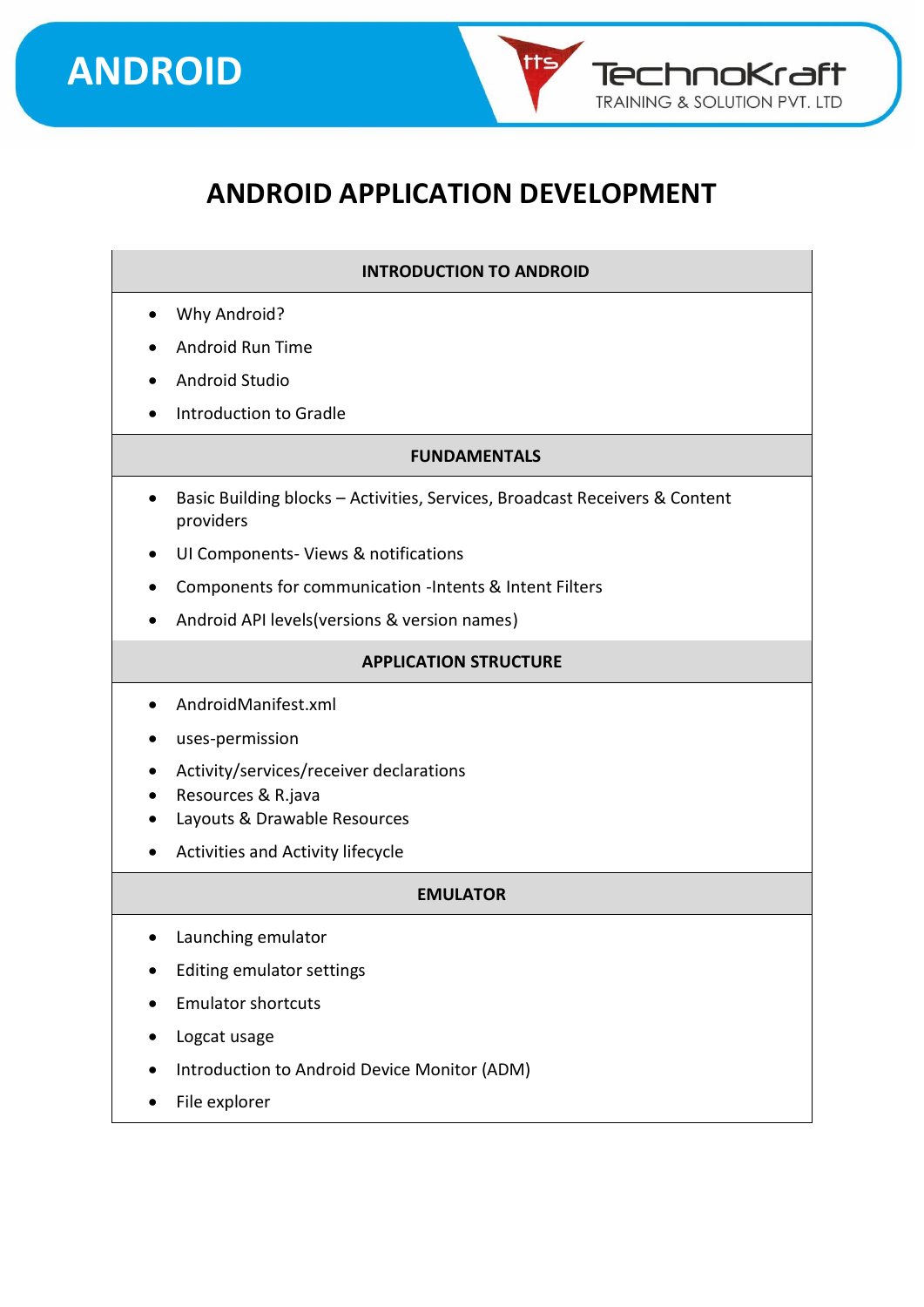## **ANDROID**



#### **INTENTS**

- **Explicit Intents**
- Implicit intents

#### **BASIC UI DESIGN, STYLES & THEMES**

- Form widgets
- Text Fields
- **Layouts** 
	- o RelativeLayout ,TableLayout, FrameLayout, LinearLayout, Nested layouts
		- o [dip,dp,sip,sp] versus px o styles.xml
		- o drawable resources for shapes,gradients(selectors) o Style attribute in layout file
- Applying themes via code and manifest file
- AlertDialogs & Toast\
- Time and Date
- Images and media

#### **MENU**

- Option menu And Action Bar( menu in action bar)
- Context menu and contextual action mode
- Popup menu
- menu from xml
- menu via code
- Linkify
- MatchFilter & TransformFilter

#### **ADAPTERS**

- ArrayAdapters
- BaseAdapters
- ListView and ListActivity
- Custom listview
- GridView using adapters
- Gallery using adapters
- Android Session and Session management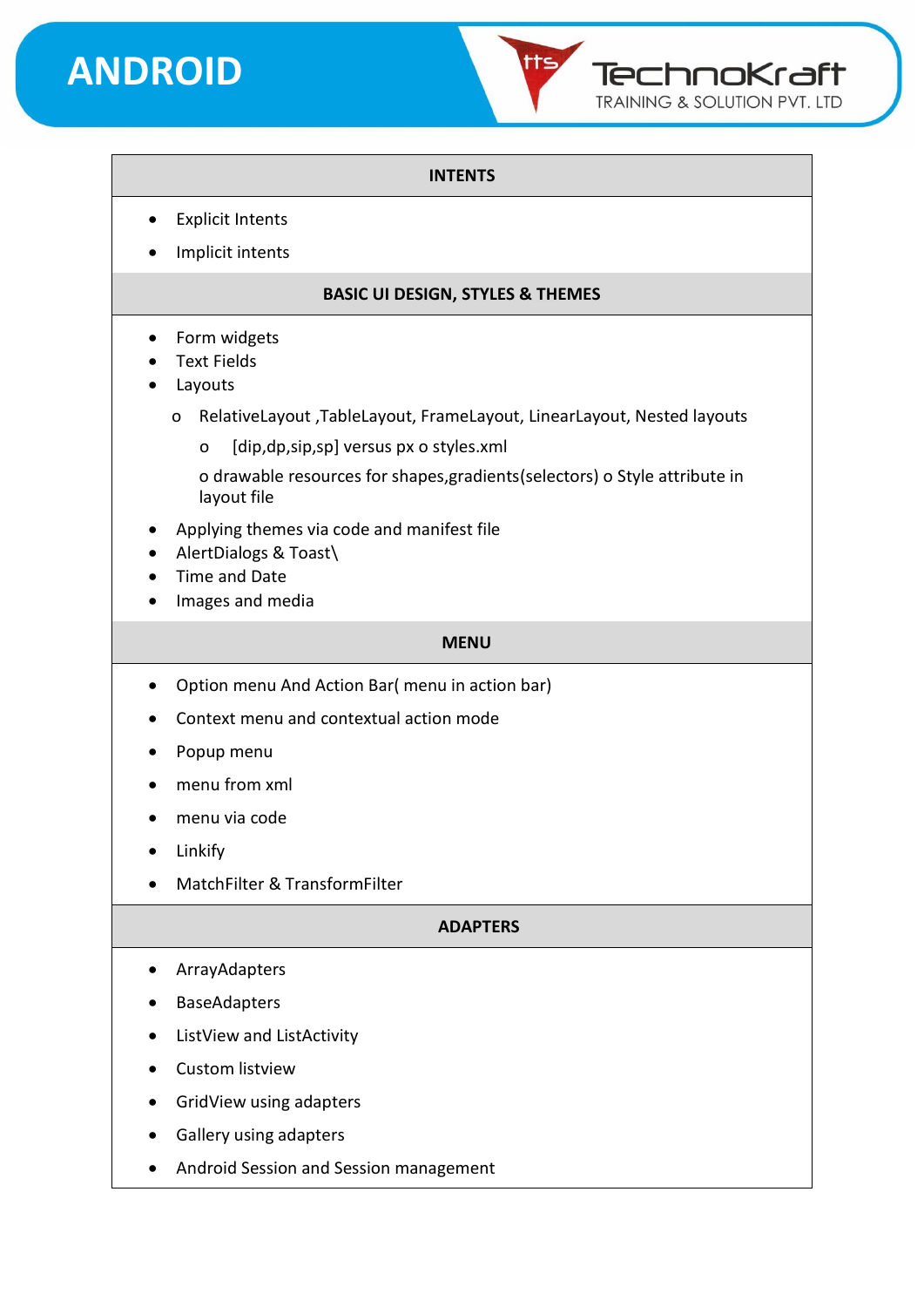### **ANDROID**



#### **CONTENT PROVIDERS**

- SQL
- DML & DDL Queries in brief
- SQLiteDatabse
- SQLiteOpenHelper
- Cursor
- SQLite Programming
- Reading and updating Contacts
- Android Debug Bridge(adb) tool
- Broadcast Receivers
- Service

#### **NOTIFICATIONS**

- Alarm
- Via service

#### **CUSTOMIZE**

- Toast
- Dialogs
- Tabs
- Animated popup panels
- Grid view
- Spinner
- Thread.
- AsynTask
- XML Parsing
- Android JSON parsing using Volley
- How to create REST API for Android app using PHP
- Mysql
- Accessing Phone services (Call,SMS)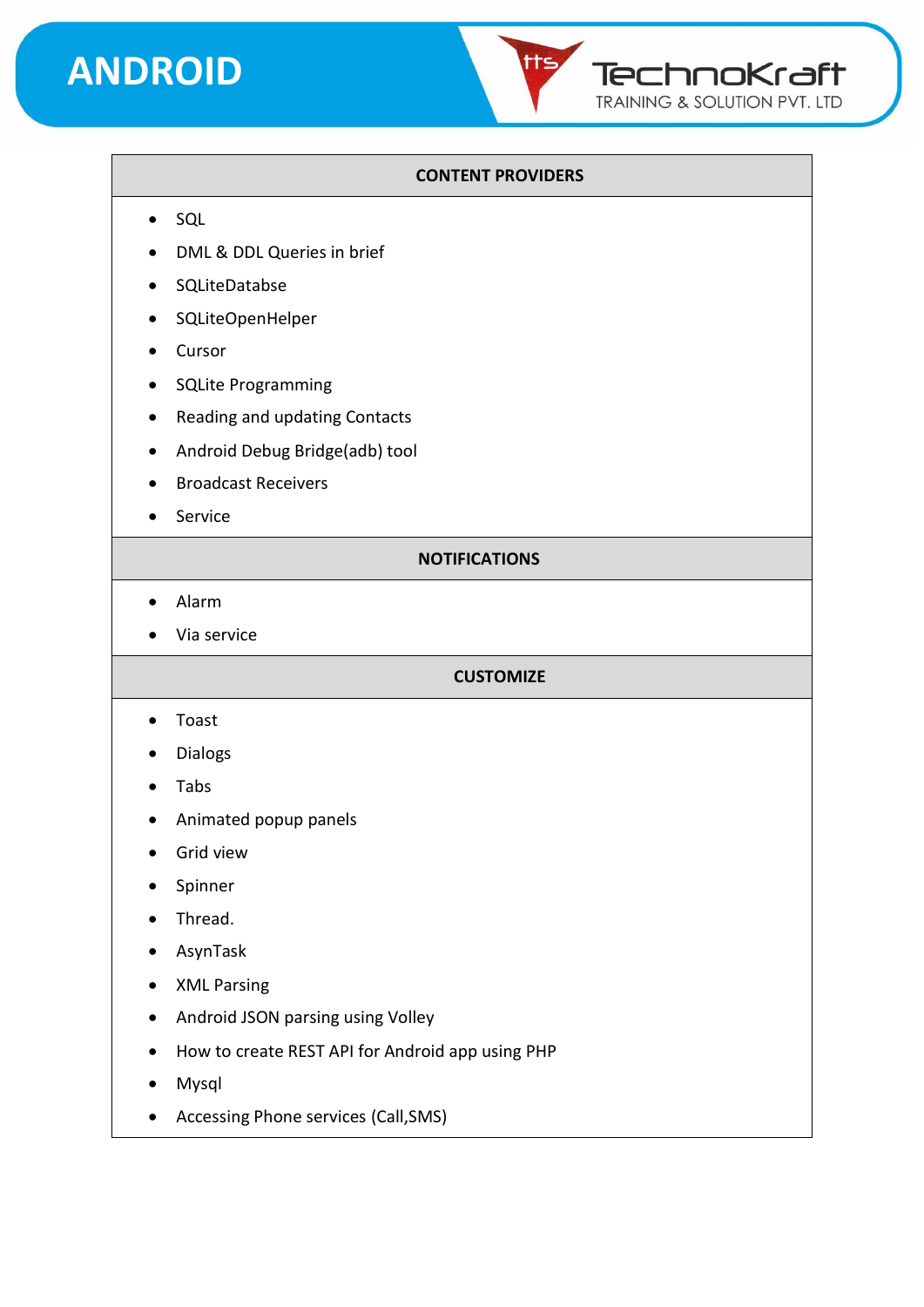



#### **FRAGMENTS**

- Introduction to fragments
- Fragments Life Cycle
- Fragments in Activity
- Google Maps V2 using Fragments
- Develop Fragment based UI designs (Fragment Tabs, ListView etc)

\_\_\_\_\_\_\_\_\_\_\_\_\_\_\_\_\_\_\_\_\_\_\_\_\_\_\_\_\_\_\_\_\_\_\_\_\_\_\_\_\_\_\_\_\_\_\_\_\_\_\_\_\_\_\_\_

- Location based Services
- GPS
- Geocoding
- Network connectivity services
- Sensors (Accelerometer, Gyroscope).
- Using Wi-Fi& Bluetooth.
- Google Cloud Messaging for Android.
- App Widgets